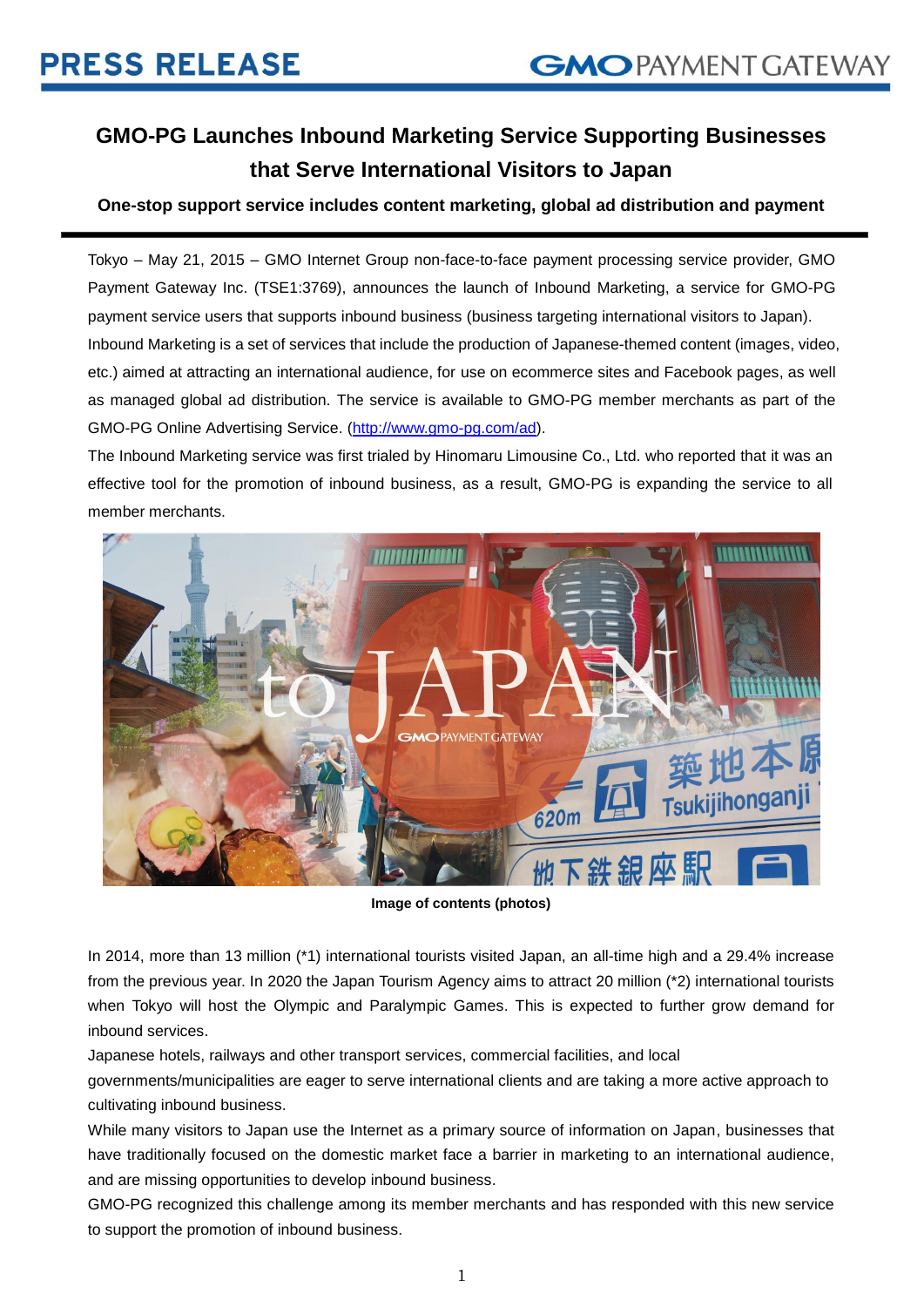(\*1): Japan National Tourism Organization (January 20, 2015). "Trends in the Number of Foreigners Visiting Japan" (\*2): Japan Tourism Agency, Ministry of Land, Infrastructure, Transport and Tourism (May 27, 2014). "The Year 2020: Reform of Japan through Tourism"

Inbound Marketing is a marketing support service that aims to increase the number of international visitors to Japan and drive sales of products and services on ecommerce sites, by showcasing Japan and appealing to visitors to Japan as well as a wider international audience. The service includes two components; production of internationally-targeted content for ecommerce sites and Facebook pages, and managed global ad distribution, The service is available as part of the GMO-PG Online Advertising Service.

The new service enables GMO-PG to provide member merchants with comprehensive support that ranges from payment service to content marketing and global ad distribution, for the promotion of inbound business.

(1) Content marketing support targeting international audience (Japanese-themed content)

GMO-PG offers production of images and videos of Japan, such as temples and other popular tourist attractions, food, traditions, history, entertainment, culture, and Japanese trends for use on ecommerce sites and Facebook pages. In addition, GMO-PG can produce original content tailored to the requirements of individual member merchants and also supply content for Instagram, YouTube, and other social media as well as for media use.

(2) Global Advertising Distribution (Managed Service)

The GMO-PG global advertising distribution includes search and Facebook advertising and other distribution targeting visitors to Japan and an international audience with an interest in Japan. Initially supporting English language advertising, going forward, the service will be expanded to include Chinese, Thai and other languages.

Hinomaru Limousine trialed Inbound Marketing for its LIMOTAXI® service. The company was successful in encouraging users to make pre-bookings before traveling to Japan by running globally-targeted, Japanese-themed ads for foreigners attracting users to a booking page. Users are able to pre-book the LIMOTAXI® service for smooth transit from Narita or Haneda Airport to their hotel or other destinations.

GMO-PG plans to offer the service to a wider range of businesses including travel agencies, hotels, transportation companies, commercial facilities and local governments looking to maximize inbound business opportunities, with the goal of ten clients by the end of the year.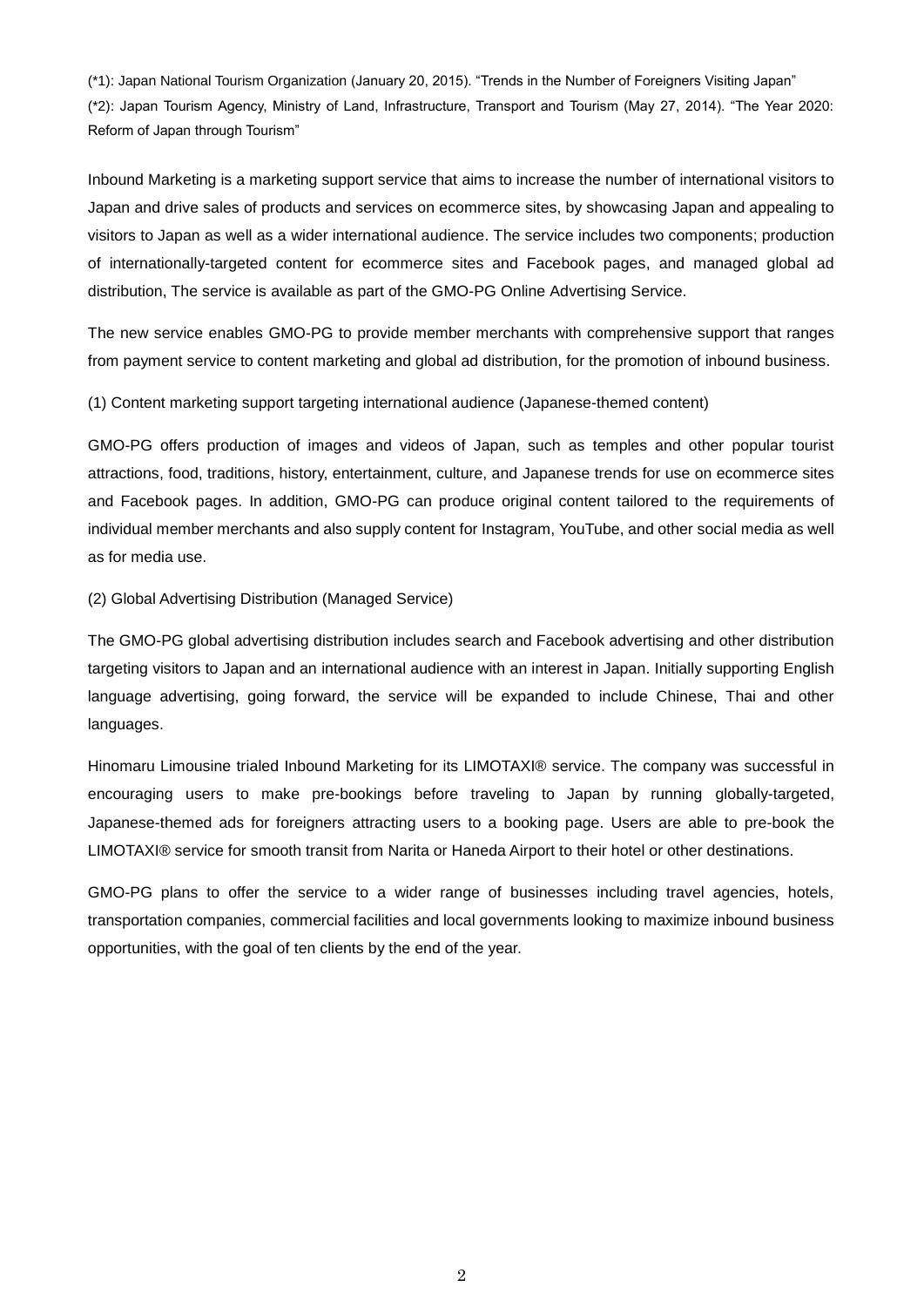

#### **<Inbound marketing flow chart>**

## **About GMO Payment Gateway**

GMO Payment Gateway, Inc. is a non-face-to-face payment processing service provider offering solutions including online transaction processing for online stores, social and smartphone content sellers, and processing of recurring payments NHK television license fees. The company also provides dedicated payment solutions for public institutions including Japan Pension Service and Tokyo Metropolitan Government. Our services are safe and convenient for both business and the consumer. As the largest payment processing service in Japan, GMO Payment Gateway is an innovation leader and key contributor to the growth and development e-commerce.

GMO-PG Online Advertising Service (http://www.gmo-pg.com/ad) is a service offered to GMO-PG's member merchants to attract customers and drive sales. Launched in October 2011, the service is currently used by over 200 member merchants, many of which have experienced more than 20% increase in sales after implementation. Going forward, GMO-PG will progressively expand the service to more member merchants.

#### GMO Internet Group

GMO Internet Group is an Internet services industry leader, developing and operating Japan's most widely used domain, hosting & cloud, ecommerce, security, and payment solutions. The Group also comprises the world's largest online FX trading platform, as well as online advertising, Internet media, and mobile entertainment products. GMO Internet, Inc. (TSE: 9449) is headquartered in Tokyo, Japan.

### **Related Links**

・GMO-PG Online Advertising Service URL[:http://www.gmo-pg.com/ad](http://www.gmo-pg.com/ad) ・GMO-PG URL[:http://corp.gmo-pg.com/en](http://corp.gmo-pg.com/en)

### **Press Inquiries**

GMO Payment Gateway Inc. Corporate Value Creation Planning Office TEL: +81-3-3464-0182 Email: ir@gmo-pg.com

### **Service Inquiries**

GMO Payment Gateway Inc. User Acquisition Service Department TEL: +81-3-3464-1215 Email: info-ad@gmo-pg.com